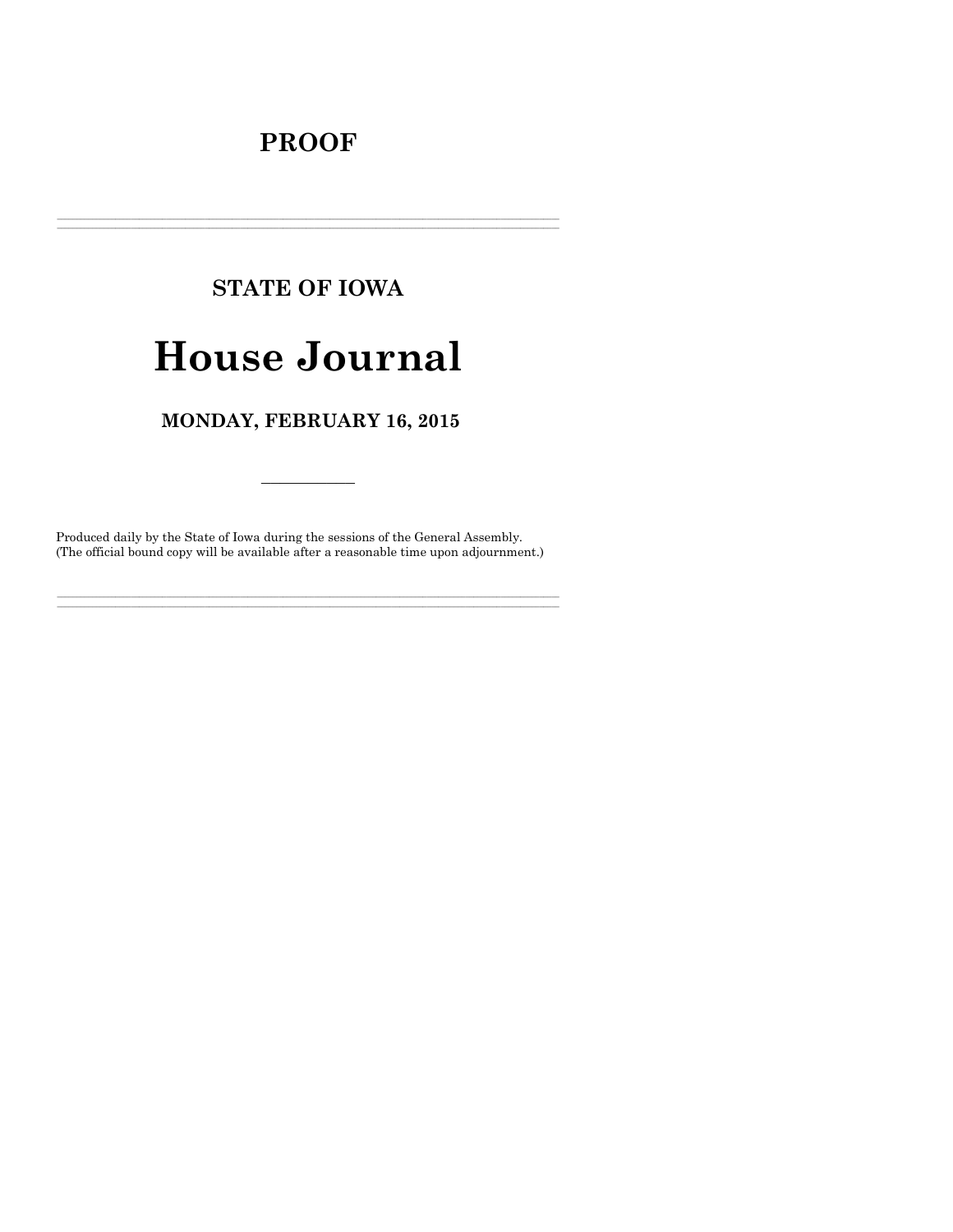### **JOURNAL OF THE HOUSE**

Thirty-sixth Calendar Day - Twenty-first Session Day

Hall of the House of Representatives Des Moines, Iowa, Monday, February 16, 2015

The House met pursuant to adjournment at 1:02 p.m., Speaker Paulsen in the chair.

Prayer was offered by Representative Baxter of Hancock.

#### PLEDGE OF ALLEGIANCE

The Pledge of Allegiance was led by the Luther Livewires 4H Club from Luther. They were the guests of Representative Baltimore of Boone.

The Journal of Thursday, February 12, 2015, was approved.

#### INTRODUCTION OF BILLS

**[House Joint Resolution 7,](http://coolice.legis.iowa.gov/Cool-ICE/default.asp?Category=billinfo&Service=Billbook&frame=1&GA=86&hbill=HJR7)** by Anderson, Hunter, Abdul-Samad, Smith, Kelley, Brown-Powers, Thede, H. Miller, Berry, McConkey, and Dawson, a joint resolution proposing an amendment to the Constitution of the State of Iowa relating to the rights of a crime victim.

Read first time and referred to committee on **Judiciary.**

**[House File 248,](http://coolice.legis.iowa.gov/Cool-ICE/default.asp?Category=billinfo&Service=Billbook&frame=1&GA=86&hbill=HF248)** by Hein, Klein, Kaufmann, Grassley, Wills, Cownie, Maxwell, Paustian, Drake, Deyoe, Landon, and Hagenow, a bill for an act appropriating moneys for the state budget contingent on the failure to include such appropriations in bills passed by the general assembly by certain dates.

Read first time and referred to committee on **Appropriations.**

**[House File 249,](http://coolice.legis.iowa.gov/Cool-ICE/default.asp?Category=billinfo&Service=Billbook&frame=1&GA=86&hbill=HF249)** by Baudler, a bill for an act relating to the establishment, operation, and dissolution of rural improvement zones.

Read first time and referred to committee on **Economic Growth.**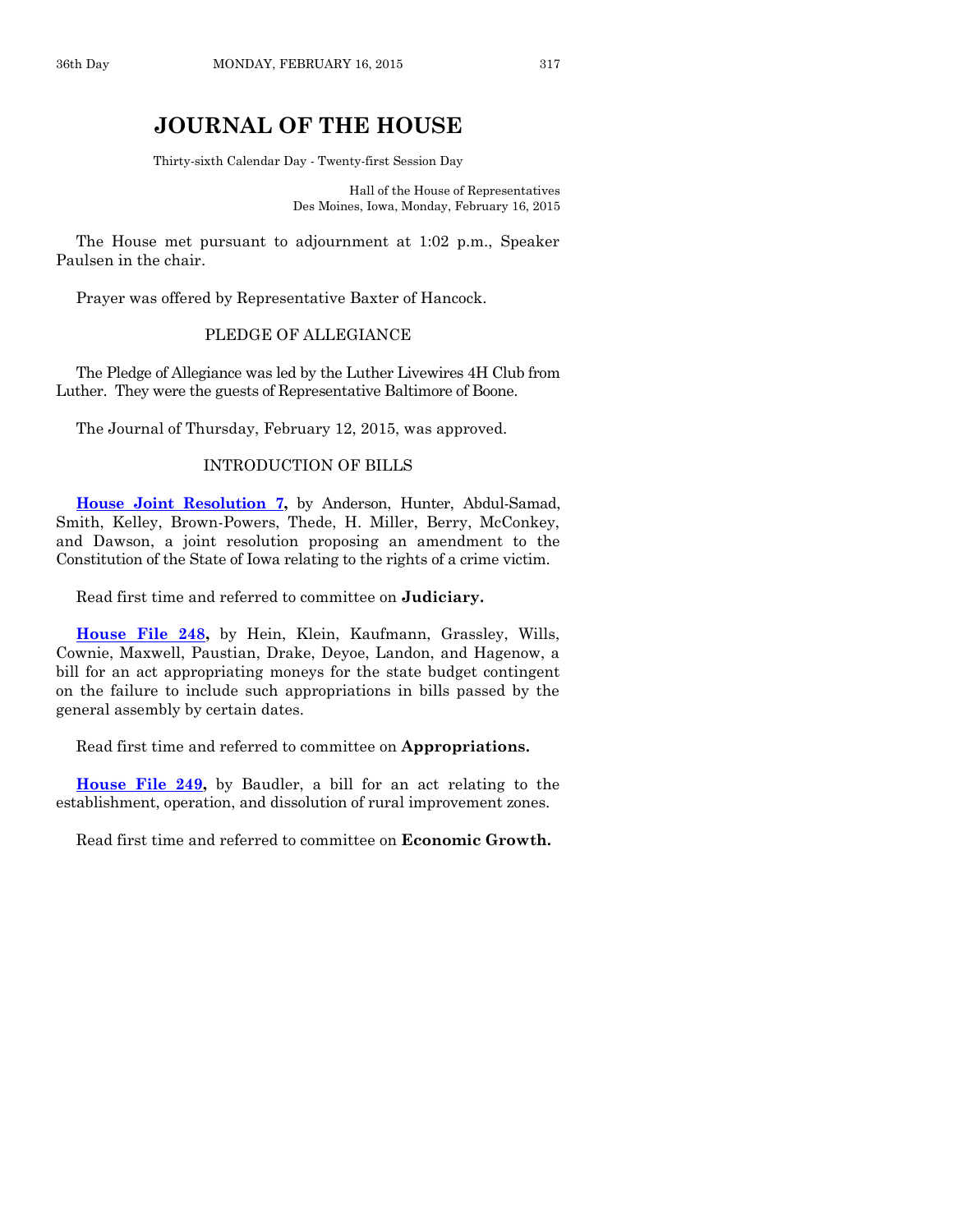**[House File 250,](http://coolice.legis.iowa.gov/Cool-ICE/default.asp?Category=billinfo&Service=Billbook&frame=1&GA=86&hbill=HF250)** by Klein, a bill for an act relating to school district transportation costs by making appropriations to be used for transportation assistance aid and including effective date and applicability provisions.

Read first time and referred to committee on **Education.**

**[House File 251,](http://coolice.legis.iowa.gov/Cool-ICE/default.asp?Category=billinfo&Service=Billbook&frame=1&GA=86&hbill=HF251)** by Prichard, Heddens, and Heaton, a bill for an act relating to the transportation of persons with a substance-related disorder or a mental illness.

Read first time and referred to committee on **Human Resources.**

**[House File 252,](http://coolice.legis.iowa.gov/Cool-ICE/default.asp?Category=billinfo&Service=Billbook&frame=1&GA=86&hbill=HF252)** by Forbes, a bill for an act relating to improved transitions from hospital discharge to a nursing facility.

Read first time and referred to committee on **Human Resources.**

**[House File 253,](http://coolice.legis.iowa.gov/Cool-ICE/default.asp?Category=billinfo&Service=Billbook&frame=1&GA=86&hbill=HF253)** by Mascher, a bill for an act relating to eligible parties to a valid marriage.

Read first time and referred to committee on **Judiciary.**

**[House File 254,](http://coolice.legis.iowa.gov/Cool-ICE/default.asp?Category=billinfo&Service=Billbook&frame=1&GA=86&hbill=HF254)** by Anderson, a bill for an act relating to the issuance of lifetime hunting licenses to Iowa residents.

Read first time and referred to committee on **Natural Resources.**

**[House File 255,](http://coolice.legis.iowa.gov/Cool-ICE/default.asp?Category=billinfo&Service=Billbook&frame=1&GA=86&hbill=HF255)** by Rizer, T. Taylor, Stanerson, Running-Marquardt, and Bennett, a bill for an act providing for the issuance of licenses to conduct gambling games at a gambling structure in which smoking is prohibited.

Read first time and referred to committee on **State Government.**

**[House File 256,](http://coolice.legis.iowa.gov/Cool-ICE/default.asp?Category=billinfo&Service=Billbook&frame=1&GA=86&hbill=HF256)** by Forbes, a bill for an act relating to automated traffic law enforcement system signage.

Read first time and referred to committee on **Transportation.**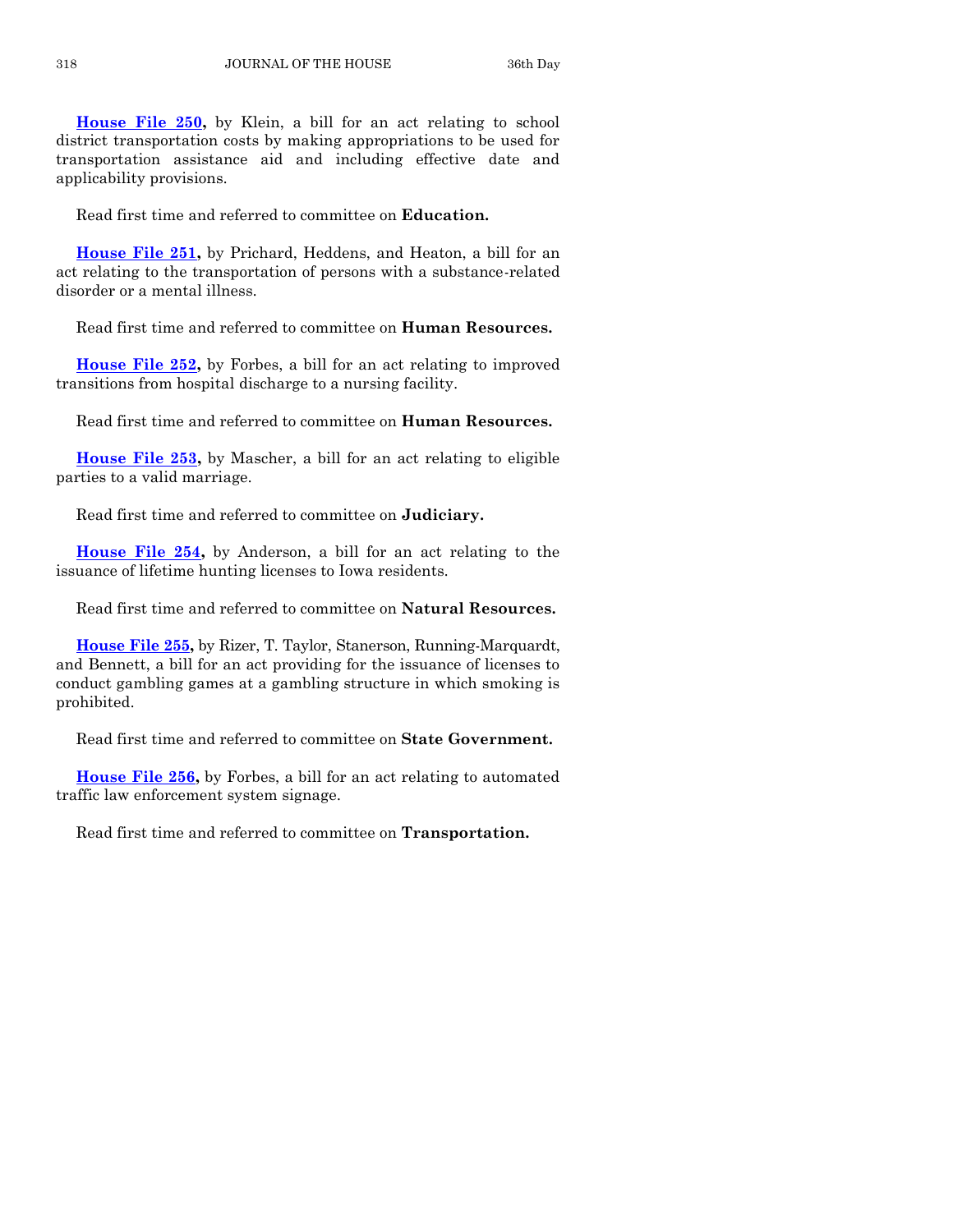**[House File 257,](http://coolice.legis.iowa.gov/Cool-ICE/default.asp?Category=billinfo&Service=Billbook&frame=1&GA=86&hbill=HF257)** by Rizer, Pettengill, Heaton, Hein, and Staed, a bill for an act modifying the criteria for claiming the deduction from the individual income tax, corporate income tax, and franchise tax of certain wages paid relating to the employment of an individual with a disability, and including effective date and retroactive and other applicability provisions.

Read first time and referred to committee on **Ways and Means.**

**[House File 258,](http://coolice.legis.iowa.gov/Cool-ICE/default.asp?Category=billinfo&Service=Billbook&frame=1&GA=86&hbill=HF258)** by committee on Judiciary, a bill for an act relating to sexual misconduct with offenders and juveniles, and providing penalties.

Read first time and placed on the **calendar.**

**[House File 259,](http://coolice.legis.iowa.gov/Cool-ICE/default.asp?Category=billinfo&Service=Billbook&frame=1&GA=86&hbill=HF259)** by committee on Judiciary, a bill for an act relating to certain persons who are excluded from coverage under the workers' compensation law of this state.

Read first time and placed on the **calendar.**

**[House File 260,](http://coolice.legis.iowa.gov/Cool-ICE/default.asp?Category=billinfo&Service=Billbook&frame=1&GA=86&hbill=HF260)** by committee on Judiciary, a bill for an act relating to the nomination and qualifications of district judges.

Read first time and placed on the **calendar.**

**[House File 261,](http://coolice.legis.iowa.gov/Cool-ICE/default.asp?Category=billinfo&Service=Billbook&frame=1&GA=86&hbill=HF261)** by committee on Judiciary, a bill for an act relating to the regulation of smokeless powder as an explosive material.

Read first time and placed on the **calendar.**

**[House File 262,](http://coolice.legis.iowa.gov/Cool-ICE/default.asp?Category=billinfo&Service=Billbook&frame=1&GA=86&hbill=HF262)** by Staed, a bill for an act prohibiting the slaughter and use of equines as food products to be used for human consumption, providing for penalties, and including effective date provisions.

Read first time and referred to committee on **Agriculture.**

**[House File 263,](http://coolice.legis.iowa.gov/Cool-ICE/default.asp?Category=billinfo&Service=Billbook&frame=1&GA=86&hbill=HF263)** by Heaton, a bill for an act relating to the development and initial implementation of an inpatient psychiatric bed tracking system by the department of human services.

Read first time and referred to committee on **Human Resources.**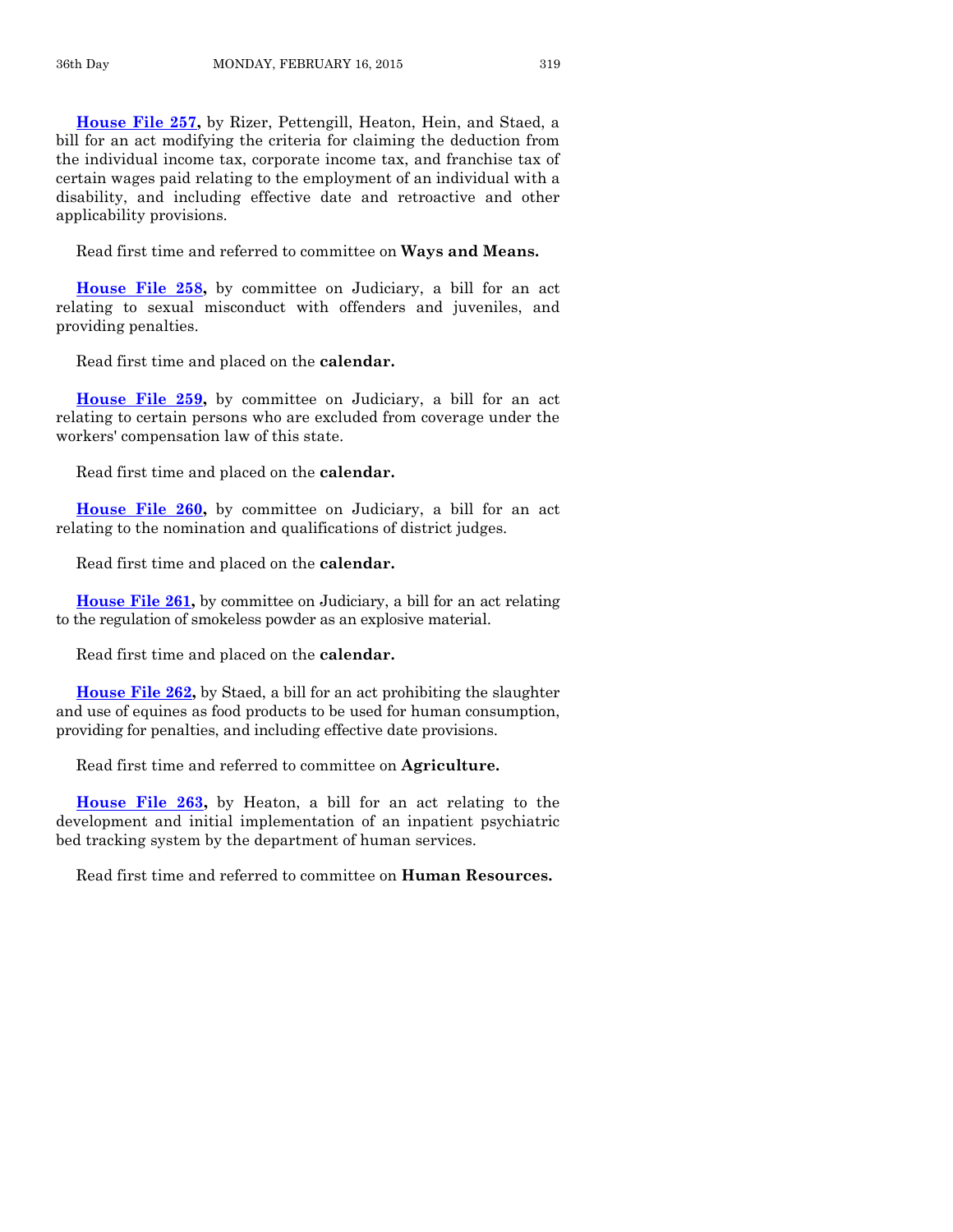**[House File 264,](http://coolice.legis.iowa.gov/Cool-ICE/default.asp?Category=billinfo&Service=Billbook&frame=1&GA=86&hbill=HF264)** by Heartsill, Holt, Watts, Dolecheck, and Salmon, a bill for an act relating to the parental rights of an individual whose parentage is the result of sexual abuse.

Read first time and referred to committee on **Judiciary.**

**[House File 265,](http://coolice.legis.iowa.gov/Cool-ICE/default.asp?Category=billinfo&Service=Billbook&frame=1&GA=86&hbill=HF265)** by Dawson, a bill for an act relating to the involuntary commitment of a person with an intellectual disability who presents a danger to self or others, and making penalties applicable.

Read first time and referred to committee on **Judiciary.**

**[House File 266,](http://coolice.legis.iowa.gov/Cool-ICE/default.asp?Category=billinfo&Service=Billbook&frame=1&GA=86&hbill=HF266)** by committee on Environmental Protection, a bill for an act regarding disposal of yard waste in landfills operating a methane collection system.

Read first time and placed on the **calendar.**

#### COMMUNICATIONS RECEIVED

The following communications were received by the Speaker of the House and referred to committee, pursuant to Iowa Code section 17A.8(9):

Administrative Rules Review Committee Report providing for the delay of an effective date of **ARC 1661C,** Department of Education-School bus driver's authorization-physical fitness.

Referred to committee on **Education.**

Administrative Rules Review Committee Report providing for the delay of an effective date of **ARC 1801C,** Economic Development Authority-Workforce housing tax incentives program.

Referred to committee on **Economic Growth.**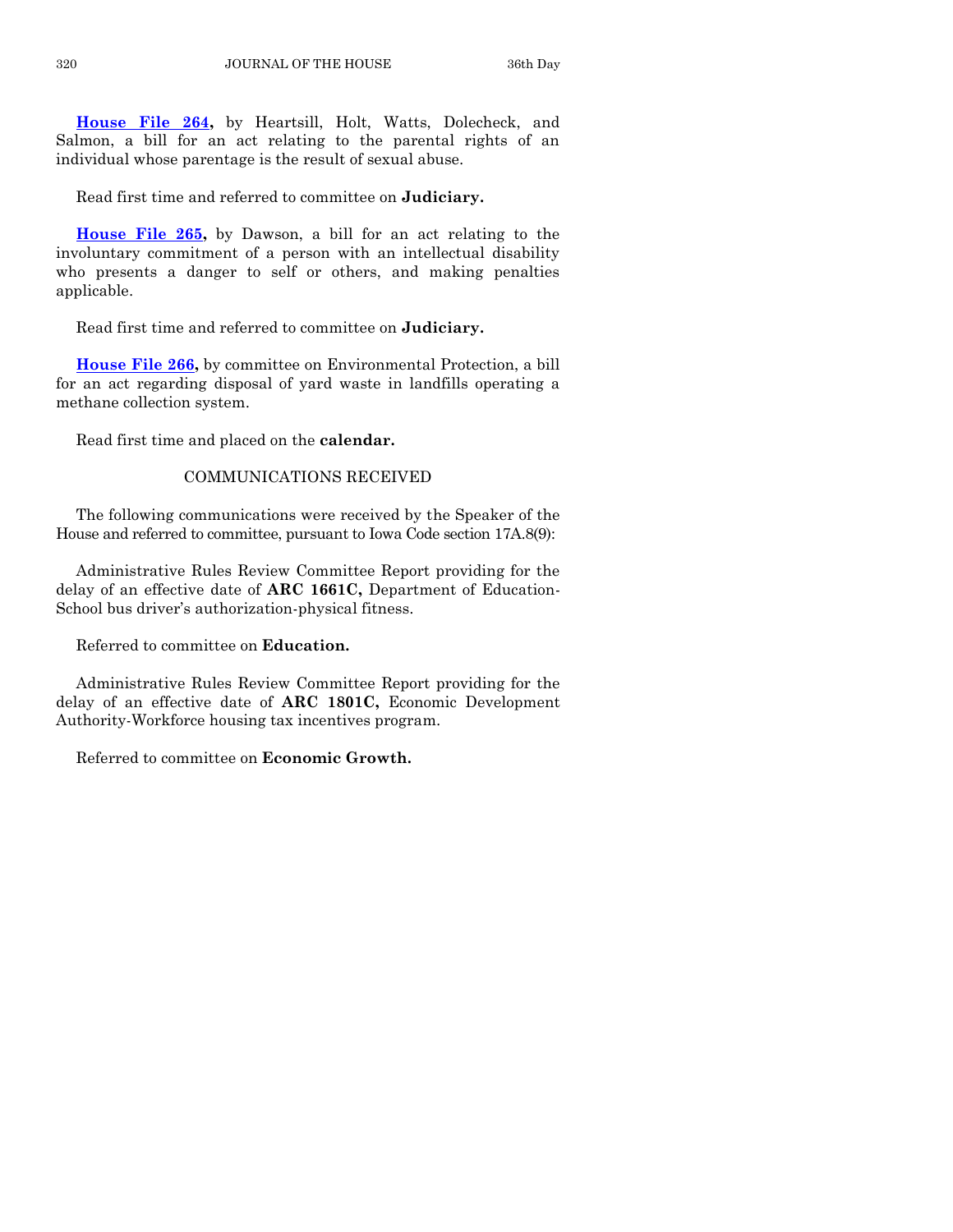#### HOUSE STUDY BILL COMMITTEE ASSIGNMENTS

#### **[H.S.B. 138](http://coolice.legis.iowa.gov/Cool-ICE/default.asp?Category=billinfo&Service=Billbook&frame=1&GA=86&hbill=HSB138) Commerce**

Relating to delayed deposit services by requiring a delayed deposit repayment option and prohibiting certain acts of licensees.

#### **[H.S.B. 139](http://coolice.legis.iowa.gov/Cool-ICE/default.asp?Category=billinfo&Service=Billbook&frame=1&GA=86&hbill=HSB139) Commerce**

Relating to various matters involving insurance and the insurance division of the department of commerce and including effective date provisions.

#### **[H.S.B. 140](http://coolice.legis.iowa.gov/Cool-ICE/default.asp?Category=billinfo&Service=Billbook&frame=1&GA=86&hbill=HSB140) Commerce**

Requiring the submission of a corporate governance annual disclosure to the commissioner of insurance by certain insurers or insurance groups, and including penalties and applicability date provisions.

#### **[H.S.B. 141](http://coolice.legis.iowa.gov/Cool-ICE/default.asp?Category=billinfo&Service=Billbook&frame=1&GA=86&hbill=HSB141) Commerce**

Relating to mutual-to-stock insurance company conversions.

#### **[H.S.B. 142](http://coolice.legis.iowa.gov/Cool-ICE/default.asp?Category=billinfo&Service=Billbook&frame=1&GA=86&hbill=HSB142) Commerce**

Relating to a broker's lien.

#### SUBCOMMITTEE ASSIGNMENTS

#### **[House File](http://coolice.legis.iowa.gov/Cool-ICE/default.asp?Category=billinfo&Service=Billbook&frame=1&GA=86&hbill=HF230) 230**

Transportation: Best, Chair; Lykam and Mommsen.

#### **[House File 240](http://coolice.legis.iowa.gov/Cool-ICE/default.asp?Category=billinfo&Service=Billbook&frame=1&GA=86&hbill=HF240)**

Education: Byrnes, Chair; Cohoon and Koester.

#### **[House File 241](http://coolice.legis.iowa.gov/Cool-ICE/default.asp?Category=billinfo&Service=Billbook&frame=1&GA=86&hbill=HF241)**

Education: Highfill, Chair; Mascher and Stanerson.

#### **[House File 242](http://coolice.legis.iowa.gov/Cool-ICE/default.asp?Category=billinfo&Service=Billbook&frame=1&GA=86&hbill=HF242)**

Education: Fry, Chair; Mascher and Mommsen.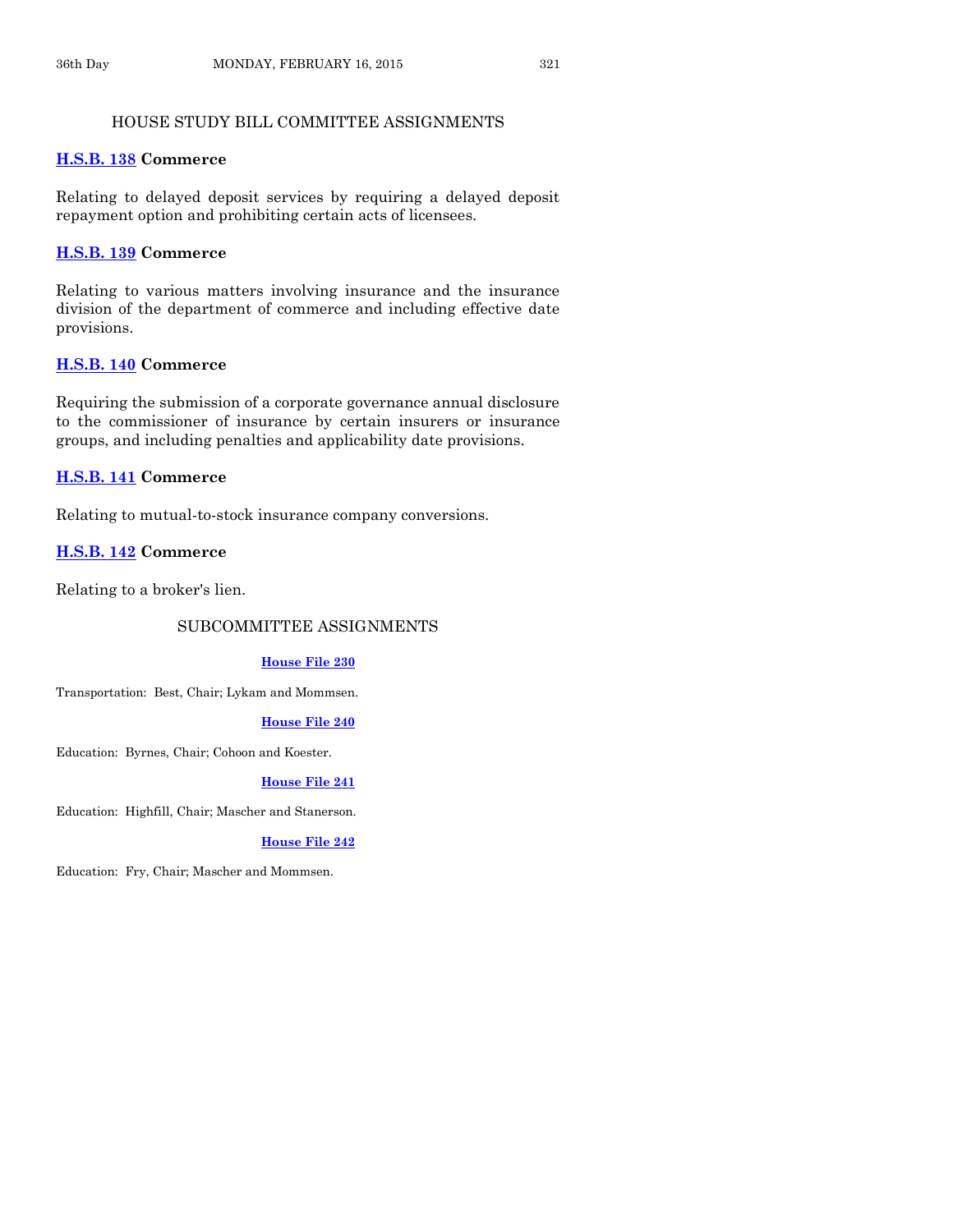#### **[House File 244](http://coolice.legis.iowa.gov/Cool-ICE/default.asp?Category=billinfo&Service=Billbook&frame=1&GA=86&hbill=HF244)**

Transportation: Hanusa, Chair; Carlson and Wolfe.

#### HOUSE STUDY BILL SUBCOMMITTEE ASSIGNMENTS

#### **[House Study Bill 138](http://coolice.legis.iowa.gov/Cool-ICE/default.asp?Category=billinfo&Service=Billbook&frame=1&GA=86&hbill=HSB138)**

Commerce: Carlson, Chair; Holt and Kressig.

#### **[House Study Bill 139](http://coolice.legis.iowa.gov/Cool-ICE/default.asp?Category=billinfo&Service=Billbook&frame=1&GA=86&hbill=HSB139)**

Commerce: Pettengill, Chair; Forbes and Landon.

#### **[House Study Bill 140](http://coolice.legis.iowa.gov/Cool-ICE/default.asp?Category=billinfo&Service=Billbook&frame=1&GA=86&hbill=HSB140)**

Commerce: Pettengill, Chair; Forbes and Landon.

#### **[House Study Bill 141](http://coolice.legis.iowa.gov/Cool-ICE/default.asp?Category=billinfo&Service=Billbook&frame=1&GA=86&hbill=HSB141)**

Commerce: Pettengill, Chair; Forbes and Landon.

#### **[House Study Bill 142](http://coolice.legis.iowa.gov/Cool-ICE/default.asp?Category=billinfo&Service=Billbook&frame=1&GA=86&hbill=HSB142)**

Commerce: Landon, Chair; Dawson and Holt.

#### COMMITTEE RECOMMENDATIONS

MR. SPEAKER: The Chief Clerk of the House respectfully reports that the following committee recommendations have been received and are on file in the office of the Chief Clerk:

#### CARMINE BOAL Chief Clerk of the House

#### COMMITTEE ON JUDICIARY

**Committee Bill** (Formerly [House Study Bill 24\)](http://coolice.legis.iowa.gov/Cool-ICE/default.asp?Category=billinfo&Service=Billbook&frame=1&GA=86&hbill=HSB24), relating to certain fees charged in connection with vehicle rental agreements and making penalties applicable.

Fiscal Note: **No**

Recommendation: **Amend and Do Pass** February 16, 2015.

Committee Bill (Formerly [House Study Bill 26\)](http://coolice.legis.iowa.gov/Cool-ICE/default.asp?Category=billinfo&Service=Billbook&frame=1&GA=86&hbill=HSB26), relating to the board of parole notifying a crime victim of a parole hearing.

Fiscal Note: **No**

Recommendation: **Amend and Do Pass** February 16, 2015.